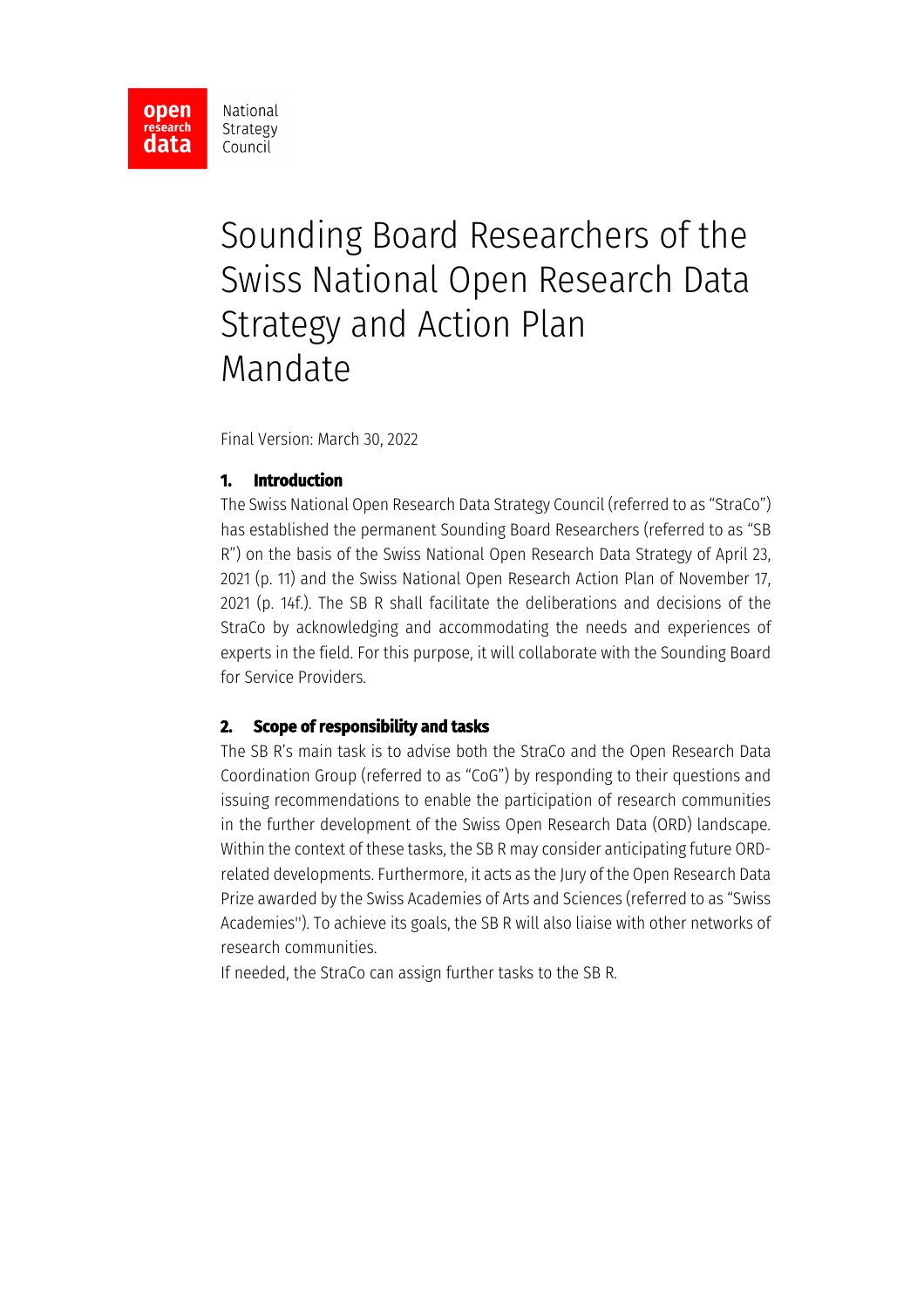The scope of the SB R consists of three areas:

#### 2.1 Giving advice at the request of StraCo or CoG

The SB R examines questions at the request of StraCo or CoG concerning the implementation of action lines of the ORD Action Plan. The SB R conducts this task by considering different disciplinary and methodological perspectives and, where appropriate, the different needs of academic career stages. The recommendations produced by the SB R must be communicated to the StraCo or CoG in writing in due time.

## 2.2 Foresight activities

At the request of the StraCo, the SB R examines the wider implication of the ORD development by carrying out foresight activities. These include exploring longterm perspectives of ORD in the light of national and international developments, identifying pain points and blind spots of disciplinary or dataspecific needs of the community regarding ORD, and anticipating attitudes and reactions of researchers towards the implementation of ORD. For this task, the SB R establishes its agenda in consultation with the StraCo or CoG.

## 2.3 Jury for Open Research Data Award

The SB R acts as the Jury for the Open Research Data Award given by Swiss Academies. This task encompasses the determination of both the scope of the award and its criteria, the compilation of the shortlist and the selection of the winner.

# **3. Composition**

The SB R shall include different perspectives and at the same time meaningfully nurture an active culture of debate. Therefore, the number of members of the SB R shall not exceed 16 people.

To adequately represent the different perspectives of research towards ORD, the board shall be composed according to three diversity principles:

- a. Diversity of members: career level, gender, languages / regions, institutional affiliation.
- b. Diversity of research communities: balanced representation of the different disciplines and research communities.
- c. Diversity of methodological approaches to process data, such as big data methods, qualitative methods, empirical methods, theoretical modelling etc.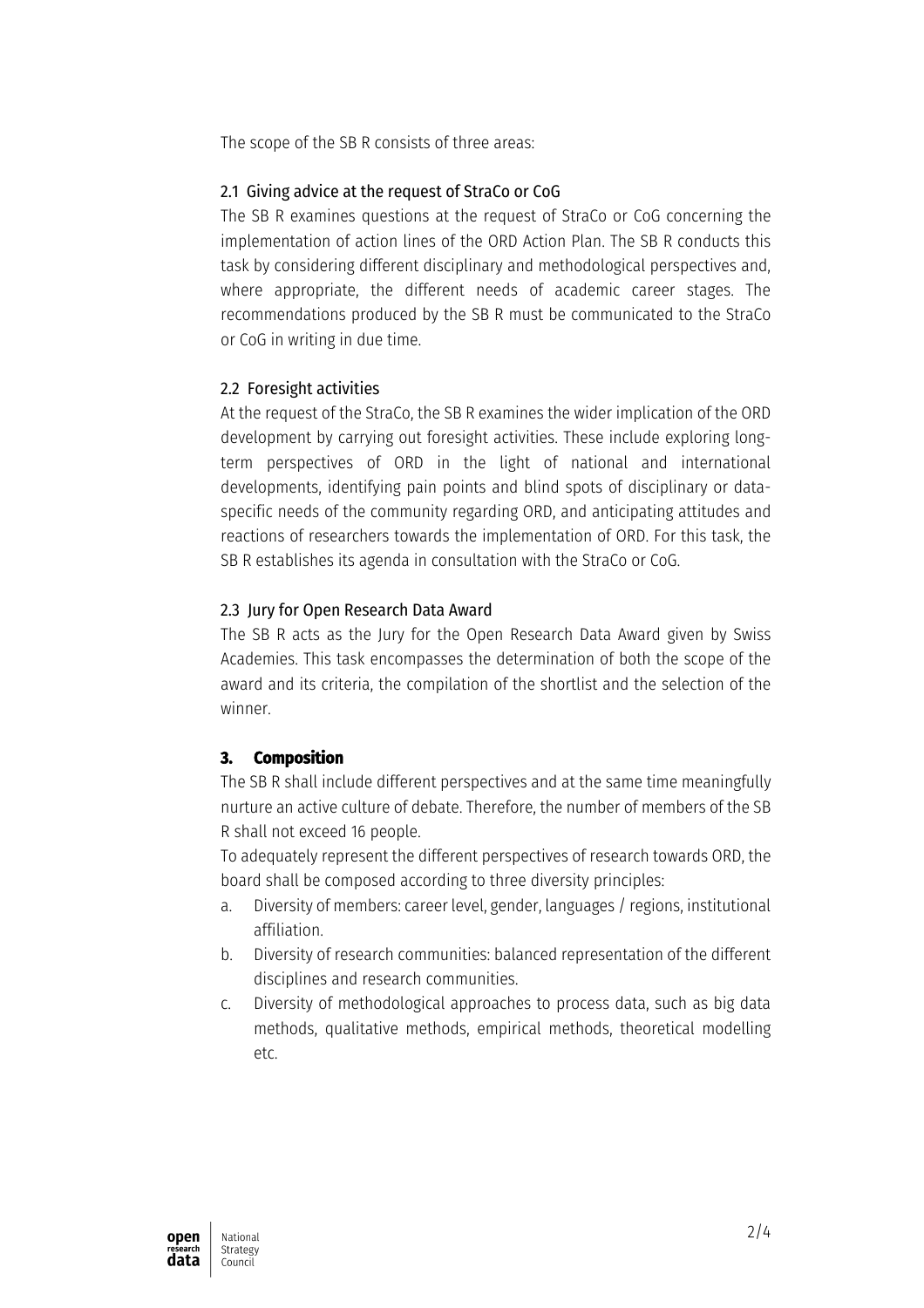# **4. Organisation**

#### 4.1 Chair

The SB R is led by a chair or two co-chairs, elected by the StraCo for a two-year period. The chair or co-chairs represent the SB R externally. For additional roles, the SB R constitutes itself.

## 4.2 Meetings

The SB R meets at least twice a year. The board takes its decision as a collegiate body. If a decision cannot be reached unanimously, the simple majority of the attending members shall decide the vote. In the event of a tie, the vote of the chair or co-chairs shall decide the matter.

#### 4.3 Members

The members are proposed by the CoG and nominated by the StraCo for a twoyear period. Their term/period can be renewed.

## 4.4 Support

The board will receive support from a secretary. The secretary supports the board on an operational level by preparing the meetings (agenda, documents, etc.) in accordance with the chair or co-chairs, taking minutes and completing tasks subsequent to each meeting.

# 4.5 Administration

The administration of the board lies within the responsibility of Swiss Academies. This includes providing the resources for the board and its secretary which are necessary to fulfil their assigned tasks.

# 4.6 Reporting

The SB R reports regularly to the StraCo on its planned and ongoing activities and provides an annual report for the attention of the StraCo.

# **5. Finances**

The costs for the administration of the board are covered by federal project contributions (PgB) for the period from 2022 to 2024. The details will be regulated in a service agreement between swissuniversities and Swiss Academies. Furthermore, Swiss Academies will contribute in-kind services (IT, office, communication/website, HR management).

For the period from 2025 to 2028, Swiss Academies included the financial resources needed for the administration of the board within its multi-annual planning for the ERI dispatch 2025-28. The allocation of this additional